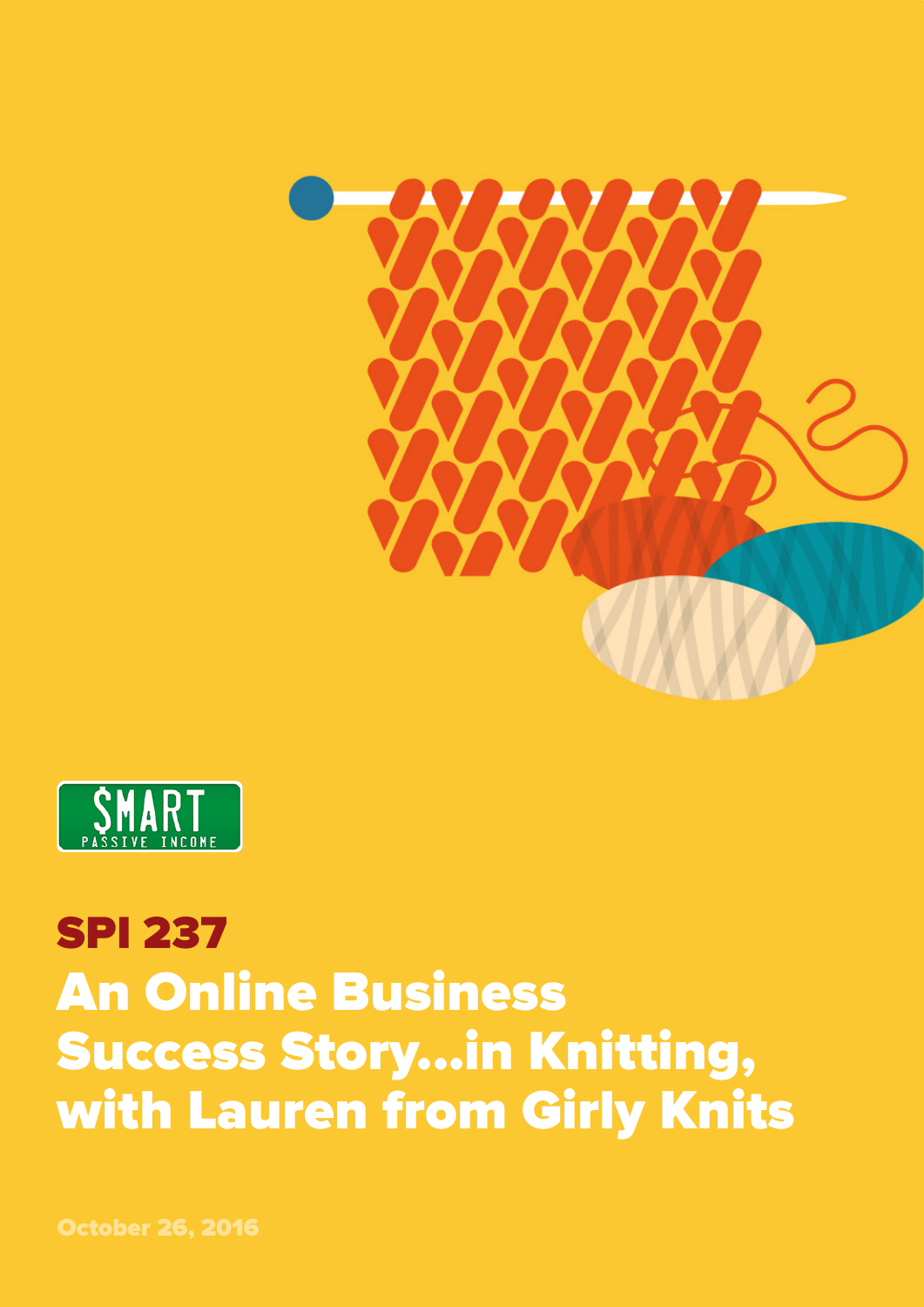

- Announcer: This is The Smart Passive Income Podcast with Pat Flynn, session number two hundred and thirty-seven.
- Announcer: Welcome to The Smart Passive Income Podcast, where it's all about working hard now, so you can sit back and reap the benefits later.
- Announcer: Now your host. His AOL username was Phat Flynn, with a Ph, Pat Flynn.
- Pat: What's up everybody? Thank you for joining me today. This is session two hundred and thirty-seven. Today we are talking about a topic that is sometimes used as an example in the internet marketing, entrepreneurship online business space. Sometimes when people give examples of different websites in their own step-by-step tutorials, they'll bring up things like knitting and scrapbooking and crocheting. I remember the guys over at Internet Business Mastery, they had talked about macrame as sort of this thing that one could create a site for. It was always this kind of joke thing, macrame, knitting, like how could you build a niche website or successful business out of things like that? Well, back in episode thirty-seven, we featured somebody who was making six figures a year by doing scrapbooking.

Today we're going to be talking with Lauren, who has built a successful side business in the knitting space. It can be done. Lauren has proven it. She's going to talk about all about how she started this and how it became what it is today. Her positioning is really good. She also won a number of different contests too, I think. There was The Fiber Factor, which is sort of a contest or reality type show in the knitting space. She was a guest on Knitting Daily TV. She's just been knitting for fun, and it turned into this really cool side business called Girly Knits. G-I-R-L-Y K-N-I-T-S. She has another website which is more of a personal blog at Knittingisawesome.com.

Her stuff looks super cool. Like it's targeted toward hip chicks. That's, A Girly Knits: Knits for Hip Chicks. That's her target market. If I was a hip chick, I'd be all over this kind of stuff, because this is really cool. Go ahead and check out the patterns. See what they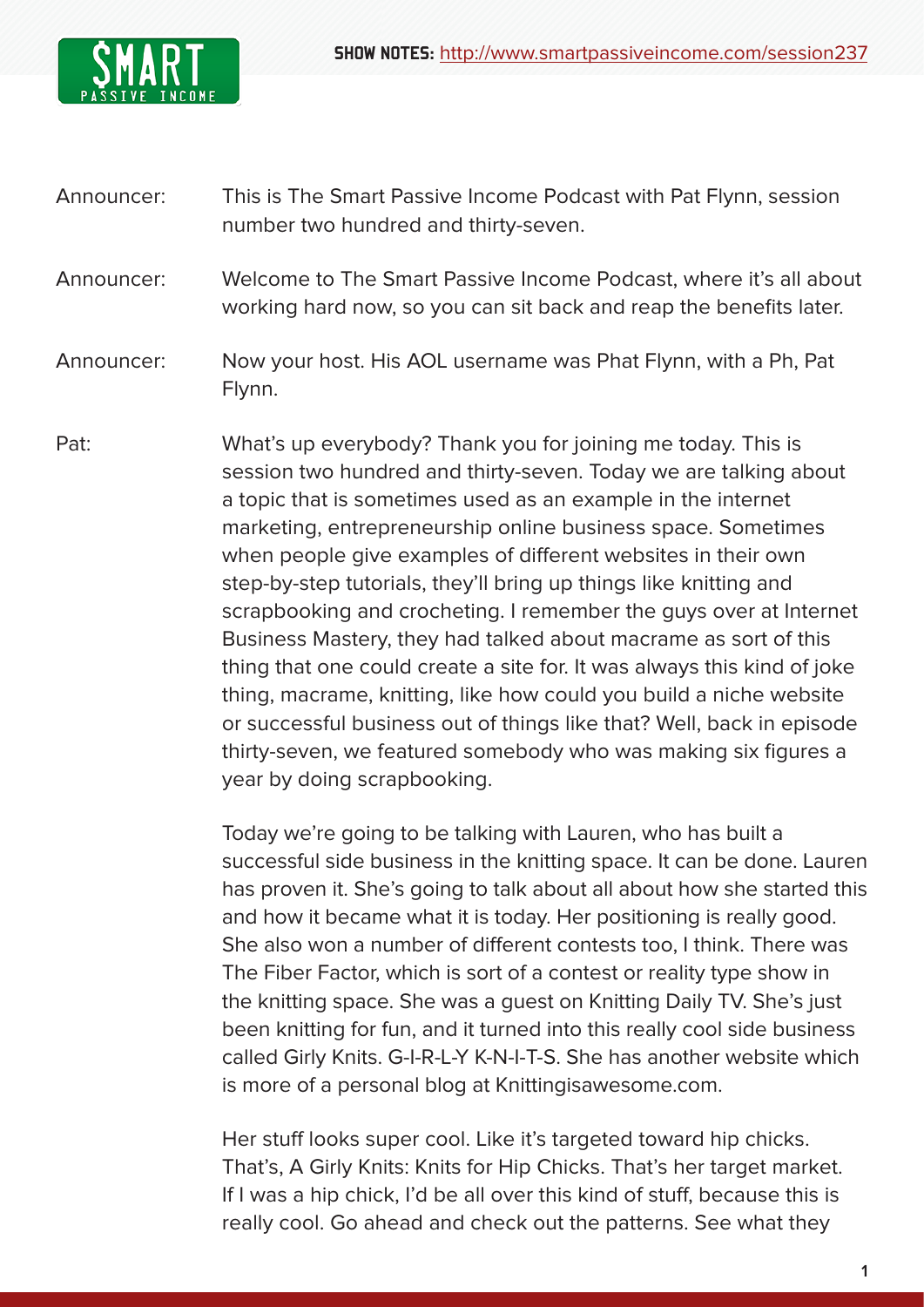

look like. We'll get right into the episode and talk about how this all got started. Here we go. What's up, everybody? I'm so happy to welcome Lauren from Girlyknits.com. Lauren welcome to the SPI Podcast. How are you?

Lauren: I'm great. How are you? Thank you so much for having me. I'm so happy to be talking to you.

- Pat: Yeah, I'm so happy to talk to you too. Thanks again for being here. For those of you who don't know, I mean nobody knows except you and me. We've been actually talking for, I don't know, four years almost now, just via email, about your story, what you've been up to, and I've always told you this. I wanted you to come on the show. Thank you for being patient with me and waiting four years.
- Lauren: Oh my god, sure thing. Thank you so much. I think I first reached out to you in maybe like 2011. When you responded to me, I just thought it was like the coolest thing ever. I'm like, "Wow, he's actually like responding and giving me great advice. I just appreciate so much that you were there to answer questions and share milestones with. As you know I always wanted to reach out to you and share with you different accomplishments, because I just appreciate your podcast so much. It's helped me so much over the years.
- Pat: Well thank you for that. I really appreciate you saying that. Why don't we get into your story? I think people might have an idea of what you do. Girlyknits.com is your website. It's funny because in the IM space, there are typically certain examples that people use on, "Well, you can make money with anything, even knitting." Here you are literally doing that. Why don't you talk about like what were you doing before you created this site, and then we'll get into the story.
- Lauren: Yeah, so I live in New York City. I've been working as a fashion designer for the past ten years. Yeah, I've been ... I started my business in 2011.
- Pat: You were a fashion designer. Did you immediately start your business after school was over? What prompted you to create this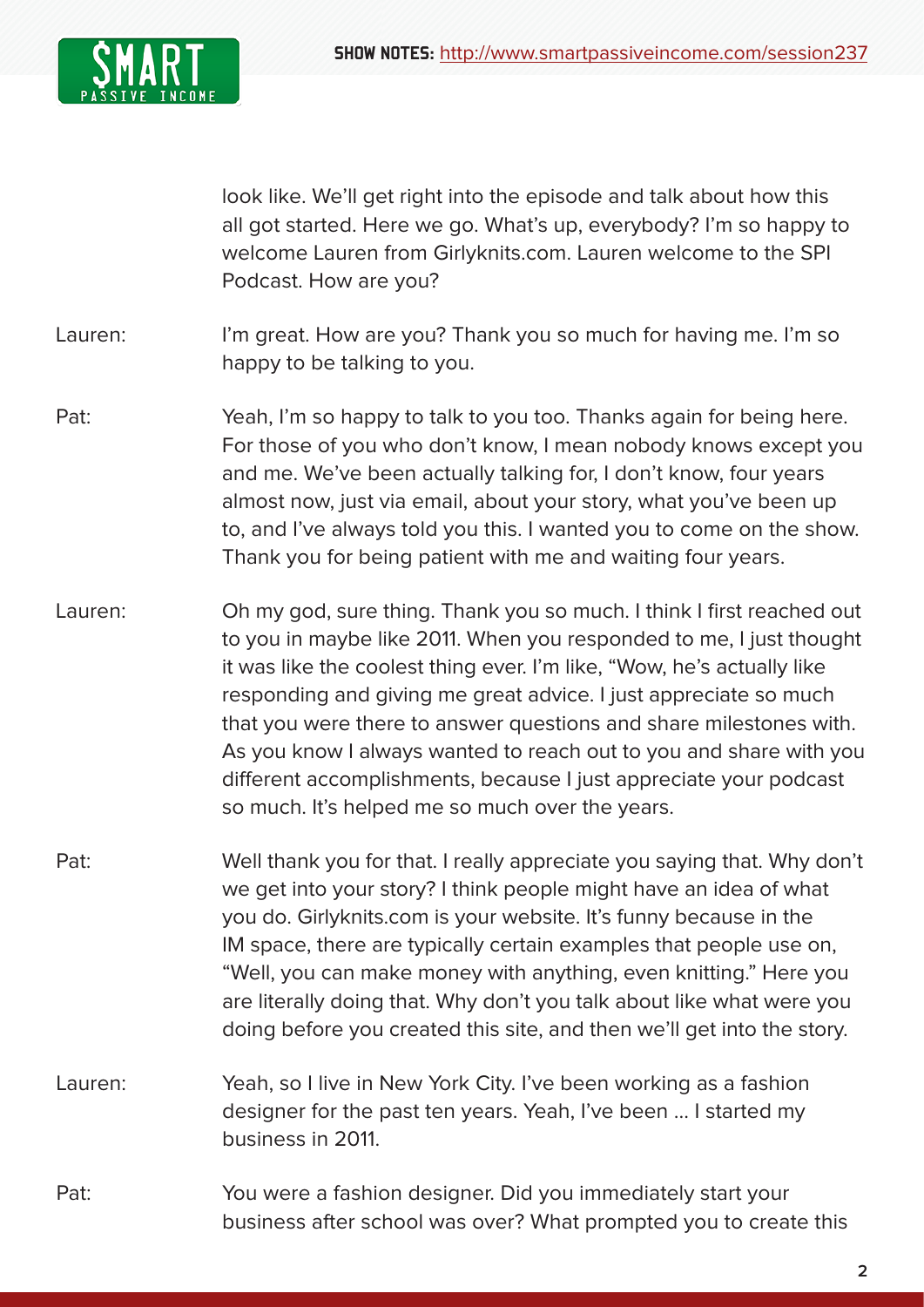

## business?

Lauren: Yeah, so I've been knitting since I was nine. My stepmother actually taught me. It was really sweet, because her mom knit, and her grandmother knit too. They taught her when she was younger. One day she just decided to teach me.

## Pat: That's cool.

Lauren: I was just instantly fascinated by knitting. I would just sit in my room for hours on end, reading books from like the '50s, trying to figure out how to do different things and knit different stitch patterns. I found some things. I would just knit any pattern I came across. I was just like ... It was just like this thing where you kept building on your skills and learning more. Yeah, so I did that. I knitted all throughout high school and college. In college I started getting frustrated because I couldn't find any knitting patterns that I wanted to make. I wanted things that were really young and fun and fashionable. Just cute tank tops and skirts and dresses. Things that I would wear. I started designing my own patterns then, like very informally. I didn't really know what I was doing. I was just kind of like looking at something I owned, and being like, "Oh, maybe I'll like ... You know, it looks like this, and I'll just kind of, you know." I just improvised. Sometimes things turned out good, and sometimes they didn't.

> I basically got really into making my own clothes. I taught myself to sew, and sewed all my own clothes, and realized that I wanted to be a fashion designer. I maintained this passion for knitting. Still throughout the years I just really struggled with finding knitting patterns that I wanted to make. For those who don't know, a knitting pattern is sort of like a sewing pattern. It's basically like step-by-step instructions for like all the materials you need, like exactly what you need to do to create whatever item it is. If it's like a sweater, it tells you how many stitches to cast on and what to do with them and how to make the sleeves and how to sew it all together. Just like really step-by-step how to create someone's design.

The difference between knitting patterns and sewing patterns is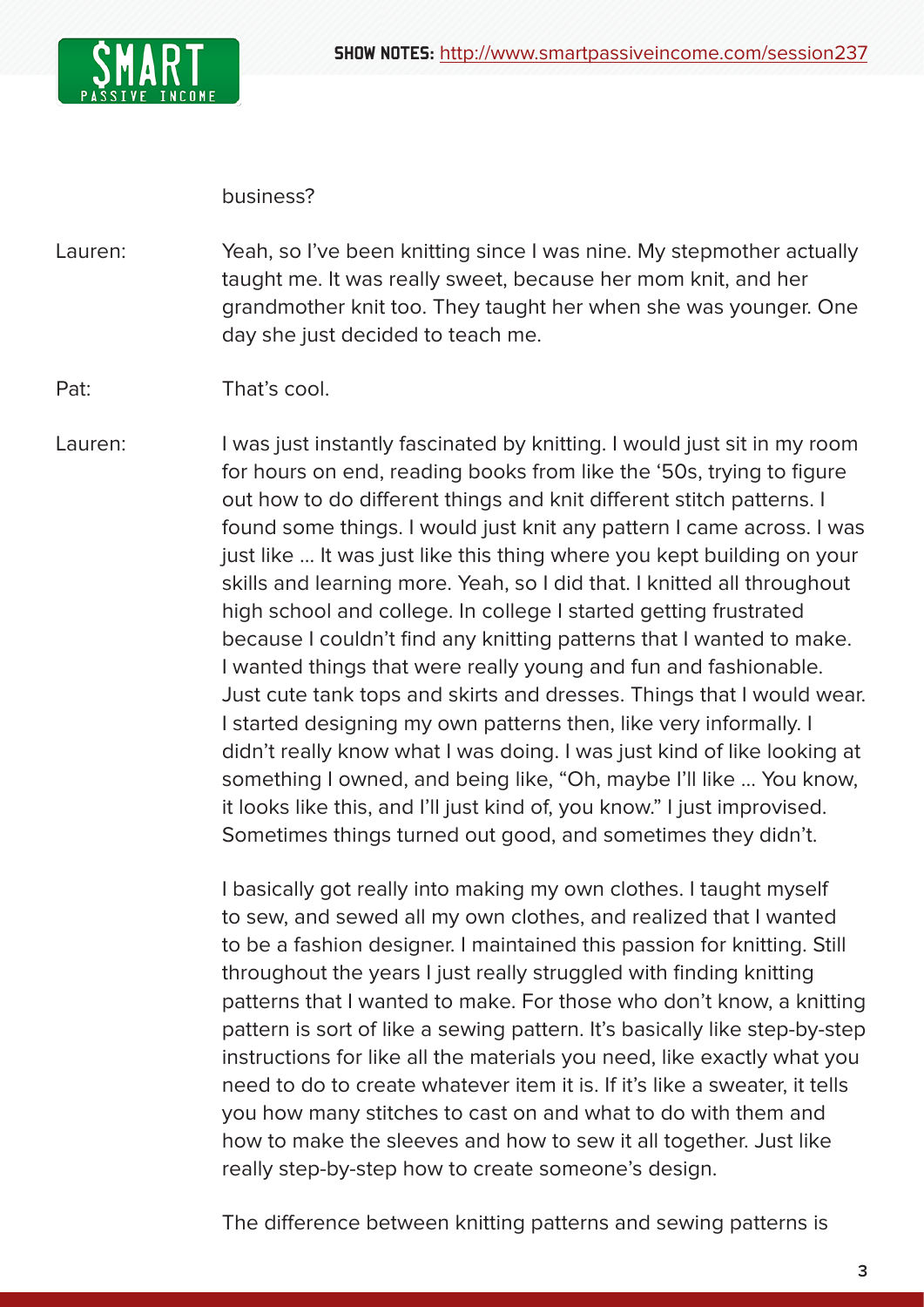

sewing patterns, usually it's like these big pieces where you're like cutting out fabric. Whereas knitting patterns, it's all text. Everything is in abbreviations. Knitting patterns typically were published as books or in magazines. Everything is very condensed so that people can pick up a magazine, and they can knit all these different things in magazine.

- Pat: Wow, so there's like a language, right, basically?
- Lauren: Yeah, exactly. It's actually cool because it's kind of universal. People around the world can usually follow English knitting patterns because everything's so abbreviated. There's not like a lot of full words in there.
- Pat: That's cool. It almost reminds me of tabs for quitar. You just kind of look at them.
- Lauren: Yeah.
- Pat: The littler numbers thing, and you're like, "Oh. I can play that song."
- Lauren: Yeah, yeah. What happened was I was actually ... Well, okay. My story basically started when I read the The 4-Hour Workweek, as most stories do.
- Pat: Yeah, right? Isn't that crazy.
- Lauren: No, that book totally rocked my world. I read that, and my whole life changed. I was like, "Wow, I don't want a job anymore. Like, what the heck? Like this is crazy." It just completely changed my mindset about work and life and travel and everything. I was trying to think of a business idea. I happened to go to Barnes and Noble with one of my friends. I was looking at the knitting book section. I was talking about my frustration. I was like, "You know, how come ... Like I don't like any of these patterns. It's like, like I want to buy a book and make patterns. I just, I don't like any of these. Like why are these patterns so like ... I just, you know, I don't want to make them." I had all these ideas, and then the person was like, "Well, why don't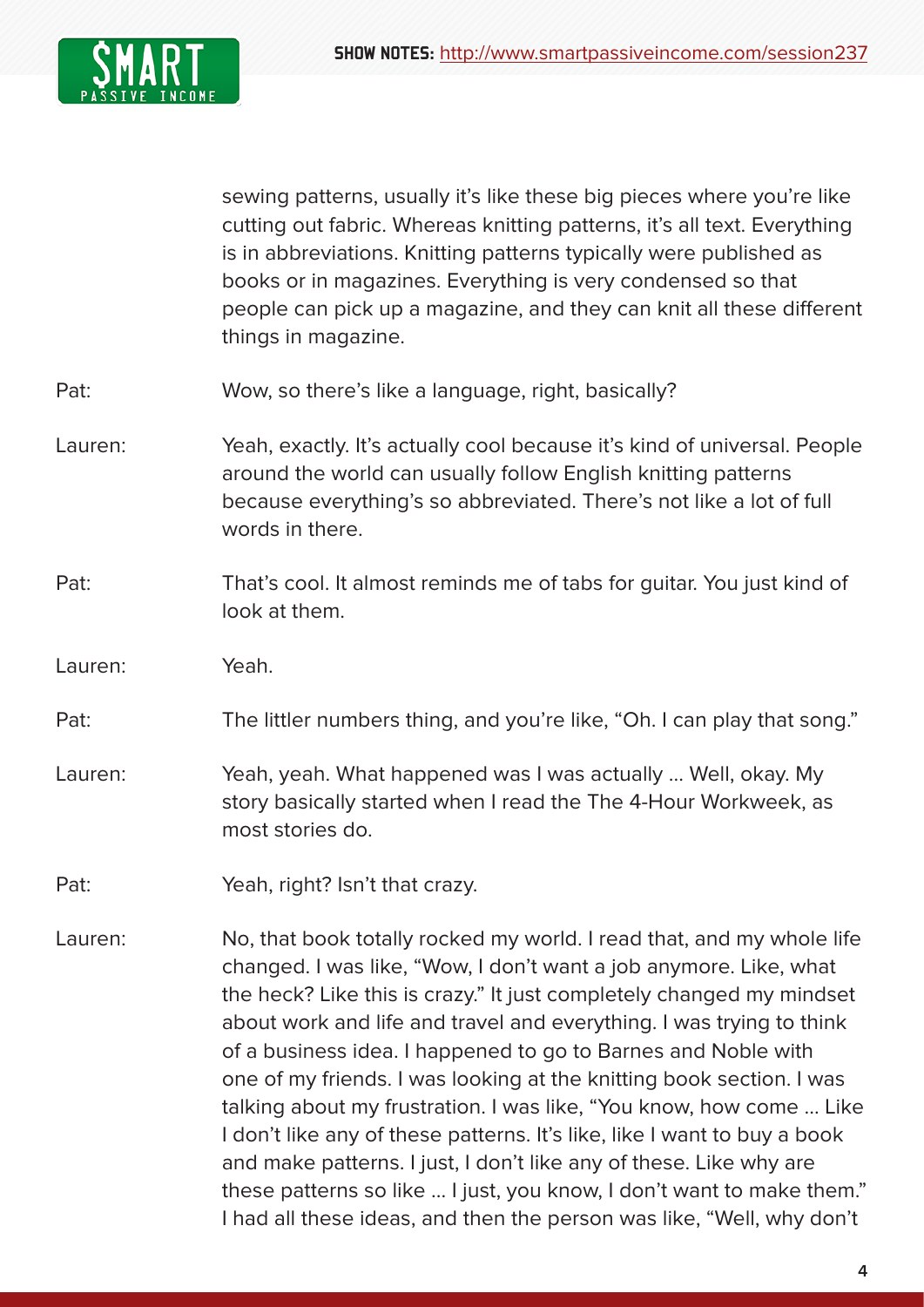

you design patterns?" I was like, "Why don't I?"

I did some research. I thought you had to be a published author, like you had to publish a book to be a pattern designer. I started researching it, and I found a sight called Ravelry, which is an amazing site. That's R-A-V-E-L-R-Y. It's a community for knitters and crocheters. It compiles all of the knitting patterns out there on the internet, and just all this cool stuff. It catalogs every type of yarn and publication. It's like the Amazon of knitting patterns.

Pat: Oh, that's cool.

Lauren: It's also community-based and user ... It was started by a couple. A lot of the users has generated a lot of their content. There's a lot of forms. It's really awesome. I saw that people were self-publishing individual knitting patterns as PDF downloads on there. I was like ... Once I saw that, I was just like, "Oh my gosh. Like, I need to do this, like I, you know, I have this vision for like, you know, what I want to see out there in the knitting world." I was just really inspired by the fact that these everyday people were publishing their patterns and selling them. Knitting patterns typically sell for four ... Sorry, five to six dollars, kind of in that range. Then I just checked out the most popular patterns. I was like, "Are these, you know, are people buying these? Like what's going on?"

> I saw that the most popular patterns had as many as five thousand reviews. The way reviews works on there is really cool. Someone can rate it and upload pictures of their projects from knitting that pattern. You can really see what they've made. That's really cool, but I could just see like five thousand people. "Oh my gosh, like five thousand times five, that's like twenty-five thousand dollars, and like, that's crazy. This is actually like a real, like business um that people have for themselves." Yeah, once I realized that this was a thing, I was just like, "Yeah, I've got to do this." From there it was ... It took me about a year after that before I actually launched my business.

After realizing that I could do this, it just got me thinking about my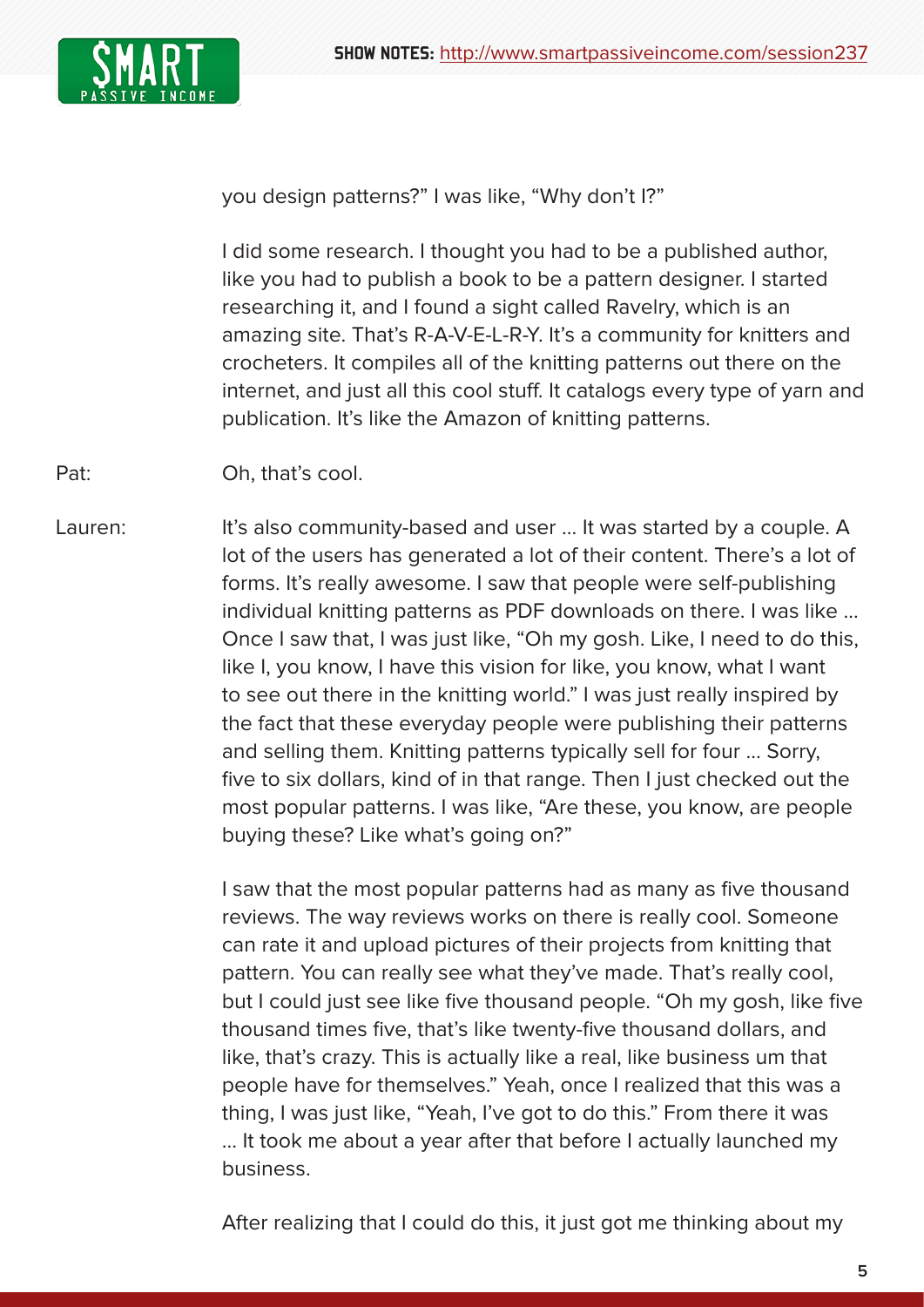

purpose and what I want to do with my life. I really realized that I felt like this was what I was meant to do. I've been a fashion designer for so long. I have this huge passion for knitting. I've been doing it all my life. I love it. I really wanted to bring fashion and knitting together and provide patterns out there for younger girls that just there was a huge void. They just weren't out there. I became really passionate about that and starting this brand.

Pat: That's awesome. It was called Girly Knits from the start, I assume.

Lauren: Yep. That was my first idea. It was available.

- Pat: I love it. I love it. Okay, so when you were going up and posting your stuff, did you ... How were you able to build awareness for this brand? Was it all through this form that you were talking about? How did you get traction for it? A lot of people, they have these ideas just like you. They have these amazing passions for something. They're just afraid that when they put it up there, then it's going to be crickets. How were you able to not have that happen?
- Lauren: Yeah, so I started with a lot of ideas. I also started a blog called Knittingisawesome.com, another one that was available. I'm like, "What? Why is this available? This is awesome." I started that blog and just started posting pictures of cool inspiration knitted things. I would just write a little comment about it each day. I started doing that just to plant some seeds. I was like, "You know, if people come across my blog, then they'll find me." That was definitely one idea to get people to find out about me. I started a Facebook page, and social media and all that stuff. Then really for me it was about launching with a collection. I really wanted to share my big vision with people when they first came to me. I didn't want them to come to my site and see one pattern and be like, "Who is this person?" Then kind of leave.

I wanted them to see thirteen patterns. I actually started with thirteen because I wanted to do this well-rounded thing where I was designing different types of things, and showing everything I could do. This vision I had for this brand. That was really important for me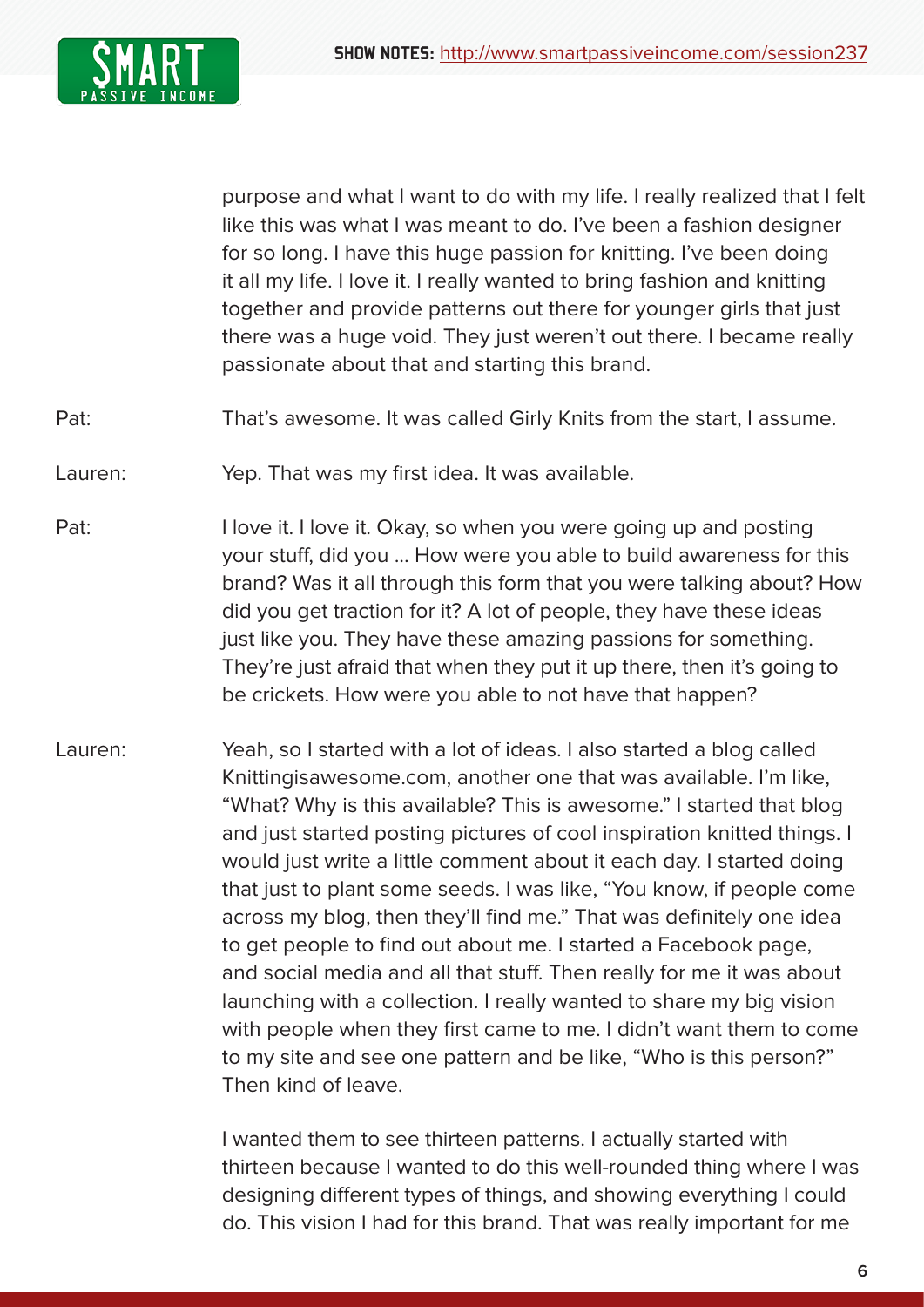

to launch a full collection all at once, so that people were either like, "You know, I like her. I don't like her. I want to follow her." That they could either say yes or no. That was really important to me. Gosh, what else did I do? I'm sure I did a bunch of things. I got ideas from it.

- Pat: Was it just like writing blog posts and social media, or where there any other platforms that you were using to share a lot of these things that you were talking about?
- Lauren: I definitely, I started with some free patterns too. That's just a great way to get people to see you. When you on Ravelry you can search all the patterns or just the free patterns. There are a lot of free patterns out there. If you have a pattern or two that are free, that's a great way. There's people that will just find those and download them. I put a little ad in the back, like, "Oh, here's, you know, my other patterns." Definitely did that, and then I think it wasn't until, I'm trying to think when I made my first YouTube video. I was definitely inspired by you to start doing YouTube videos. You mentioned it a lot, with your be everywhere strategy. You already mentioned video. Eventually I did start making YouTube videos. Those have been great for people finding me. A lot of people say they find me through YouTube.

Yeah, it's just been kind of like this ongoing thing. Every time I publish a new pattern, I definitely get a lot of eyes on me and my brand. That happens in Ravelry. The new hot things, people see those. Ravelry's great, because it's a totally targeted audience. All those people are there to look for knitting patterns. That really is the greatest way for people to find my work and my patterns for sure.

- Pat: That's very cool. In terms of monetization when you first launched with your line, were you able to sort of monetize right away? What was that income like? How long until it really became this thing that you were like, "Oh my gosh. This is like a real business for me?"
- Lauren: The first month, I actually made eighty dollars. That was super cool. I was like, "Eighty dollars." I think partly I didn't know what to expect. When I look back on it, I'm like, "People actually bought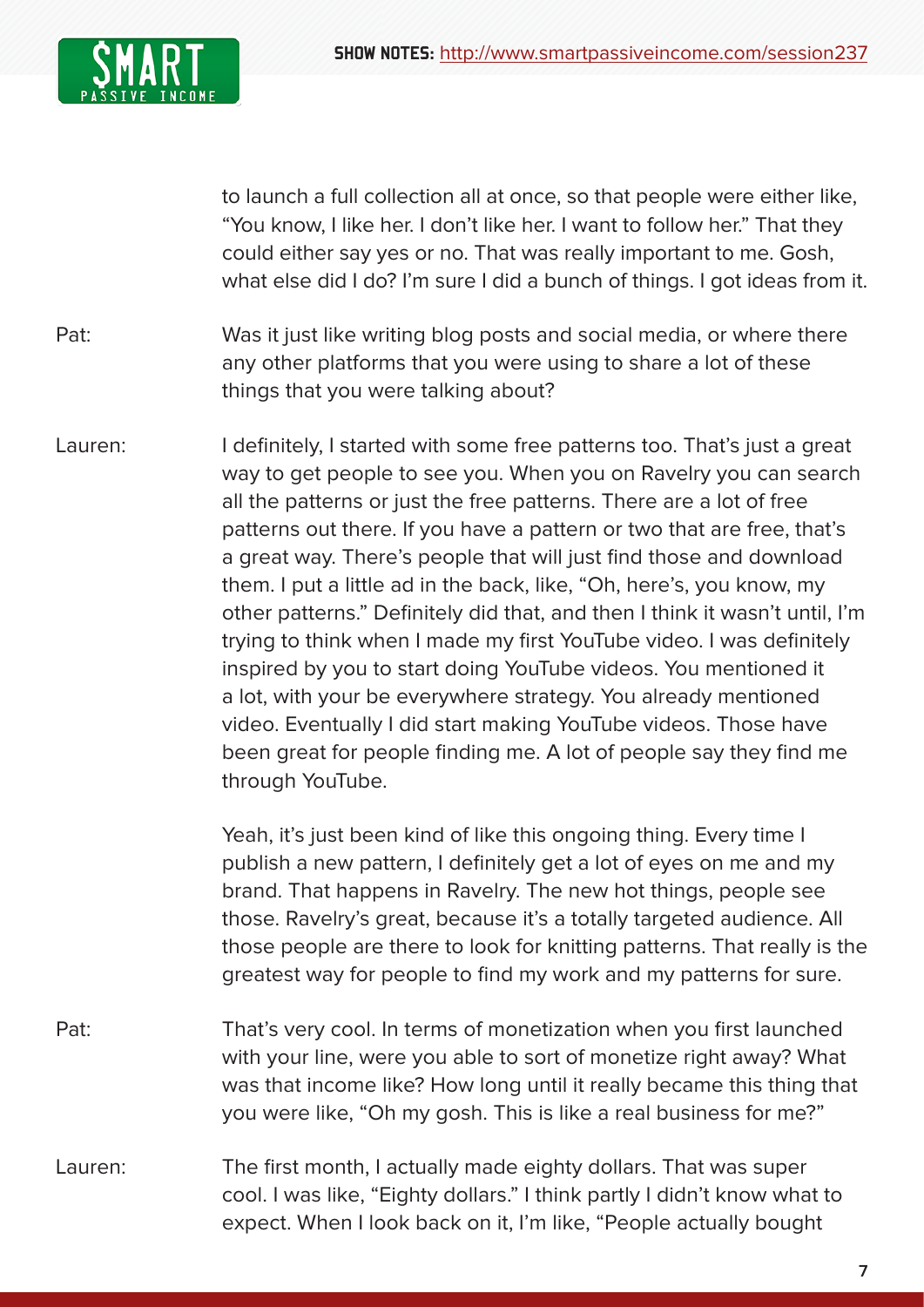

from me. Like they didn't know me. I was like brand new. I had no reputation." I just think it's super cool that I even made that much the first month. It was kind of similar, like the couple months after that. At first I was like, "Oh shoot. Is this going to work? Like, I don't really know because you know, that wasn't like, you know, you know, it's awesome, but it wasn't like anything to live off of." I just kept plugging away. I kept going, listening to your podcast, trying out different things. I even tried some affiliate marketing to see if that would work. That's not the most successful thing, because it's a very small part of what I've done. I was just trying different things.

Then I had one pattern. It's called Owl Be There. It's like a owl hat. That one got really popular. That really helped. I saw success with that. That really, yeah just looking back on my business as a whole, that ... On one of the sites I sell on, that's like seventy-five percent of my sales. I have like forty-five patterns. That one was really popular. Not just ... It just showed me what was possible and encouraged me to keep going. Then within a year, I had my first thousand dollar month. That was a huge milestone. I was like ... It was something I really wanted to happen. That was a big goal of mine, but I didn't know if it could when it finally happened, it was just like the coolest thing. Then a year later, I had my first two thousand dollar month. I was super exciting as well.

Pat: Yeah, that's awesome.

Lauren: It just, it's kind of gone from there. Now I can say I on average, I probably make about a thousand dollars a month, like a thousand to twelve hundred dollars a month from five dollar knitting patterns. I'm selling around two to three hundred a month. That's been pretty consistent.

Pat: That's awesome. Congratulations, by the way.

Lauren: Thank you.

Pat: Now this Owl Be There line. I'm curious. Did you think that it would blowup in the way that it did when you created it?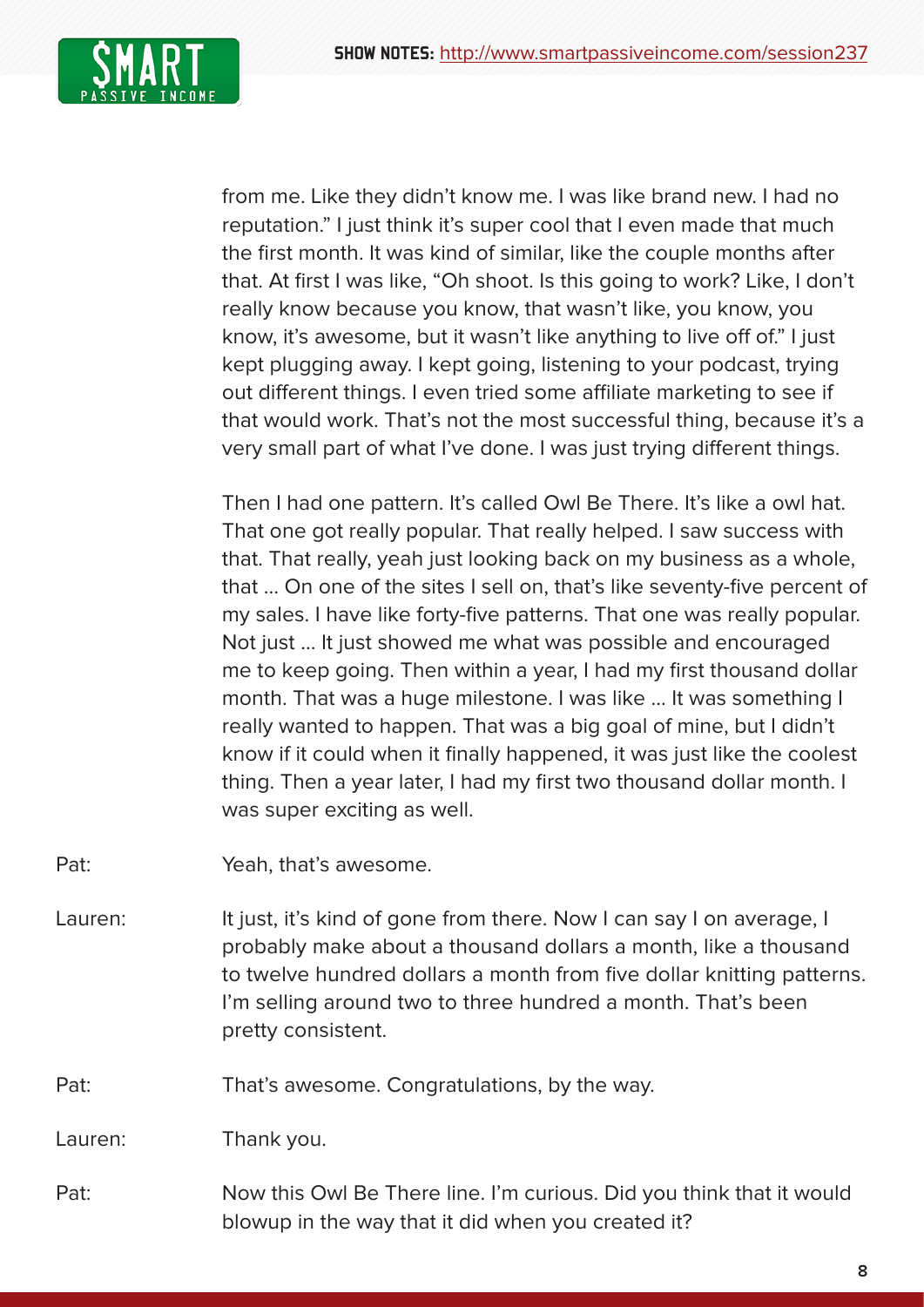

Lauren: No. It's funny because it wasn't even totally my idea. I was supposed to ... I teach a teen knitting workshop. The girl putting it on asked me to design an owl hat. It was something that I'd wanted to do, but there was actually so many out there already that I was like, "I don't know, why would I design this? Like there's just, you know, there's so many patterns already. Like I don't know why they'd choose mine, you know. It's probably only going to be slightly different." I was like, "Okay, she wants me to do this." I did it, and did my own take on it. The workshop actually never ended up happening. I decided to publish the patterns, since I'd done all the work already. Yeah, it was kind of a fluke almost.

> I still am not really sure why it's so popular. People just, I don't know, loved it. It's really cute. It comes in sizes baby to adult. A lot of people, they make them for their whole family or a bunch of kids or a new baby coming. I think that's part of it. It's just a fun pattern that's gotten a lot of traction. A lot of people have shared it. Gosh, I think some people even made videos about it, just because they liked it. A lot of people post their projects on Ravelry. When more people post their projects, then other people are like, "Oh, that, that person's turned out really great. Like I can make that too." That definitely helps. Yeah.

Pat: That's so cool. It's funny, because you had mentioned it was maybe seventy-five percent of your sales at one point, which is really close to that 80-20 Rule that we always see. It just happens sometimes, so I love that you were just pumping out content, sharing great patterns, and eventually that's what's going to happen. One or two of them are really going to pickup steam. I saw the same thing with my iPhone app business that I had back in the day, which is still around. Back in its prime, back in 2009, 2010, we saw eighty, ninety percent of our income coming from just one or two of our apps. We had about twenty or twenty-five in total. You can't predict those things sometimes. It just happens. If you didn't create those things, obviously you wouldn't even have a chance.

Lauren: Yeah. Yeah. Exactly.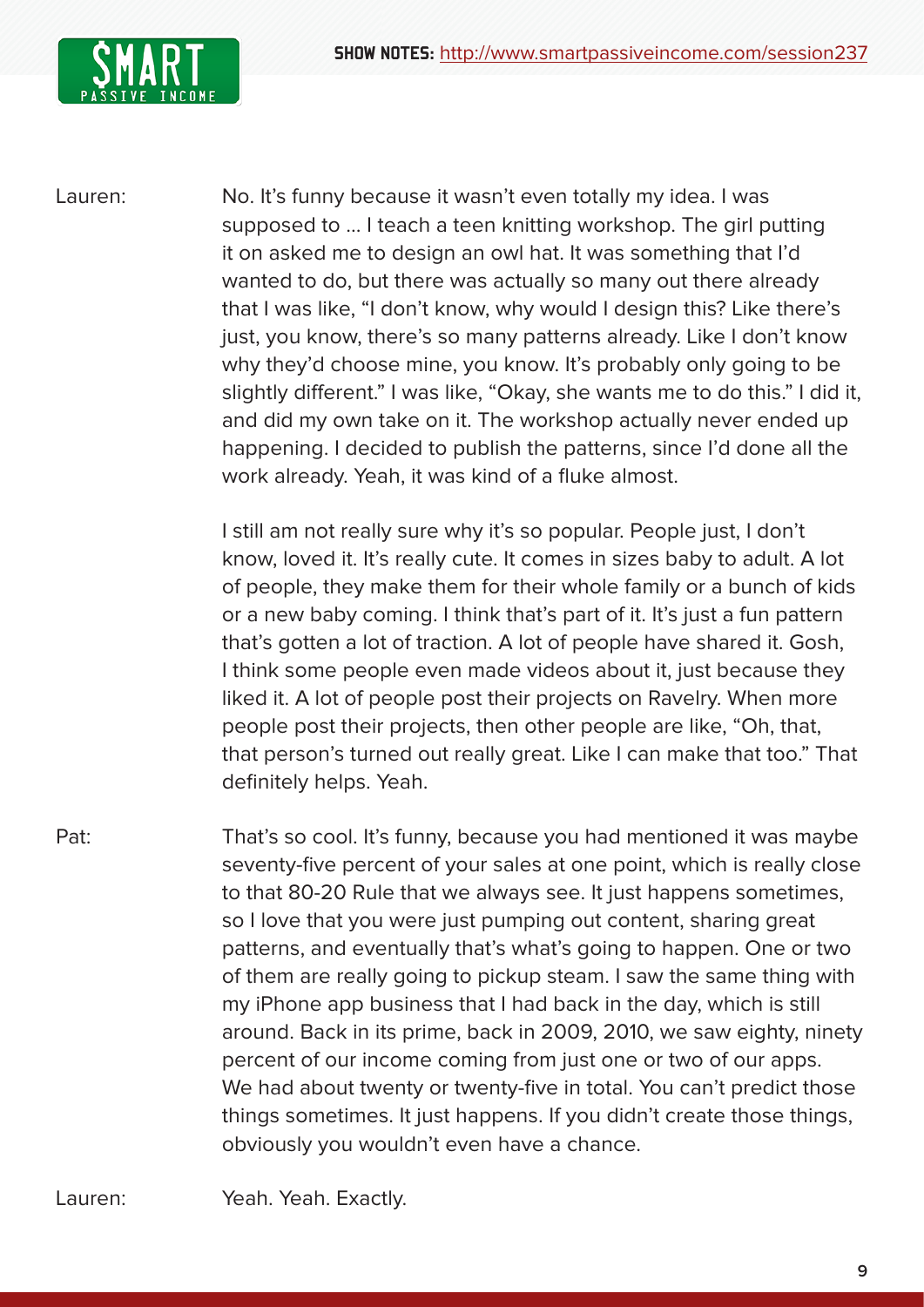

Pat: That's great. Tell me about this. I remember the last time you messaged me, you had talked about some design competition that you're in. Talk about how that all went down.

Lauren: Yeah, so that was back in 2013. It was a competition called The Fiber Factor. It was meant to be sort of like Project Runway, but for knitting. There were like design challenges. The way they did it is actually super cool. I hope someone can maybe use this idea. I just love the way they did it. They picked twelve contestants from around the country. You had to audition, like send in a video audition and pictures of your work and essays and all these things. They picked twelve of us. I was chosen, which is super awesome. We did everything from home. Knitting takes a long time, for those who don't know. Knitting a sweater, it takes like, I don't know, thirty to fifty hours, depending on how hard it is. It takes a long time. You wouldn't really want to do that in real time or live or anything like that. They had us do it from home.

> They would give us two to four weeks for each challenge. What they would do is they would send us a box in the mail. We'd open the box, and there'd be the challenge inside. Either they'd send us the materials that we had to use or some tool that we had to use. Sometimes they let us pick yarn. Other times they let us pick a color, but they wouldn't tell us what it was or what the challenge was. Each one was very different. They basically sent us the challenge. We worked on it from home. Then we would make our own videos that they would kind of turn into these online episodes or webisodes. I don't know what you call them. We would each have to do a progress video, where we would talk about what our inspiration was, and what we were working on and show our work in progress. Then they would kind of show this in real time to the people watching, so they could be like, "Oh, this person's working on this," before any of us had actually finished so we could see what other people were working on. It was cool.

> Then we had to do a presentation video when we finished presenting our finished work and talking about it. Then they would take those presentation videos and make an episode where they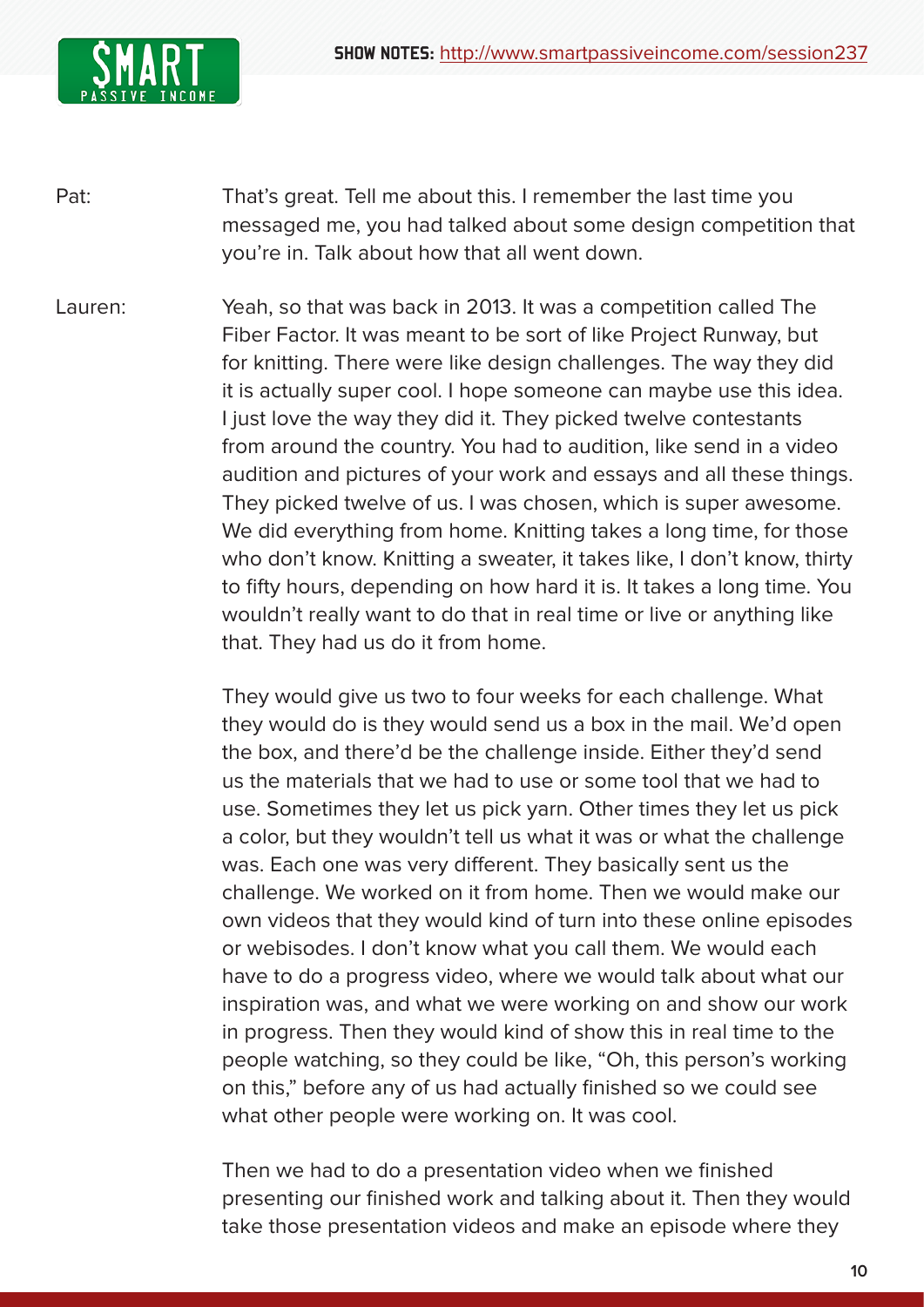

had a live panel of judges come and see all of our designs and judge them and make this cool episode out of it. There were six challenges total. The prize for wining a challenge was five hundred dollars. I won one of them. The top four contestants went on to a final challenge. Yeah, so this was over the course of like nine months.

- Pat: Yeah, it sounds like it would take a while, but that's cool.
- Lauren: Yeah. The top four did a collection of three pieces. Then we showed it at this fashion show here in New York City at a big knitting convention called Vogue Knitting Live. It was in front of an audience of thousands of people. It was really exciting. Then they picked a winner, and I actually won.
- Pat: Yay. Congratulations.
- Lauren: Thank you.
- Pat: That's awesome.
- Lauren: Actually, yeah I won a all expenses paid trip to Germany to tour yarn and knitting needle factories. It was really, really cool. I loved it.
- Pat: That's cool. Did you talk about your trip on your blog?
- Lauren: You know what? I don't know if I ever did a formal blog post about it. I posted a lot on my Instagram, and I think I did a newsletter, but I don't know that I did a blog post.
- Pat: Yeah, no worries. I was just wondering if there were any pictures I could see, or people who were interested in seeing what that tour was like. It just sounds really interesting. The cool thing here is that you could tell that you are all about knitting. I think a lot of people who are building online businesses, they kind of try to get into other kinds of spaces that maybe they yet to have the ability to become a leader in the space. Obviously you've chosen your niche. You've niched down to more hip and stylized kind of knitting, which I think is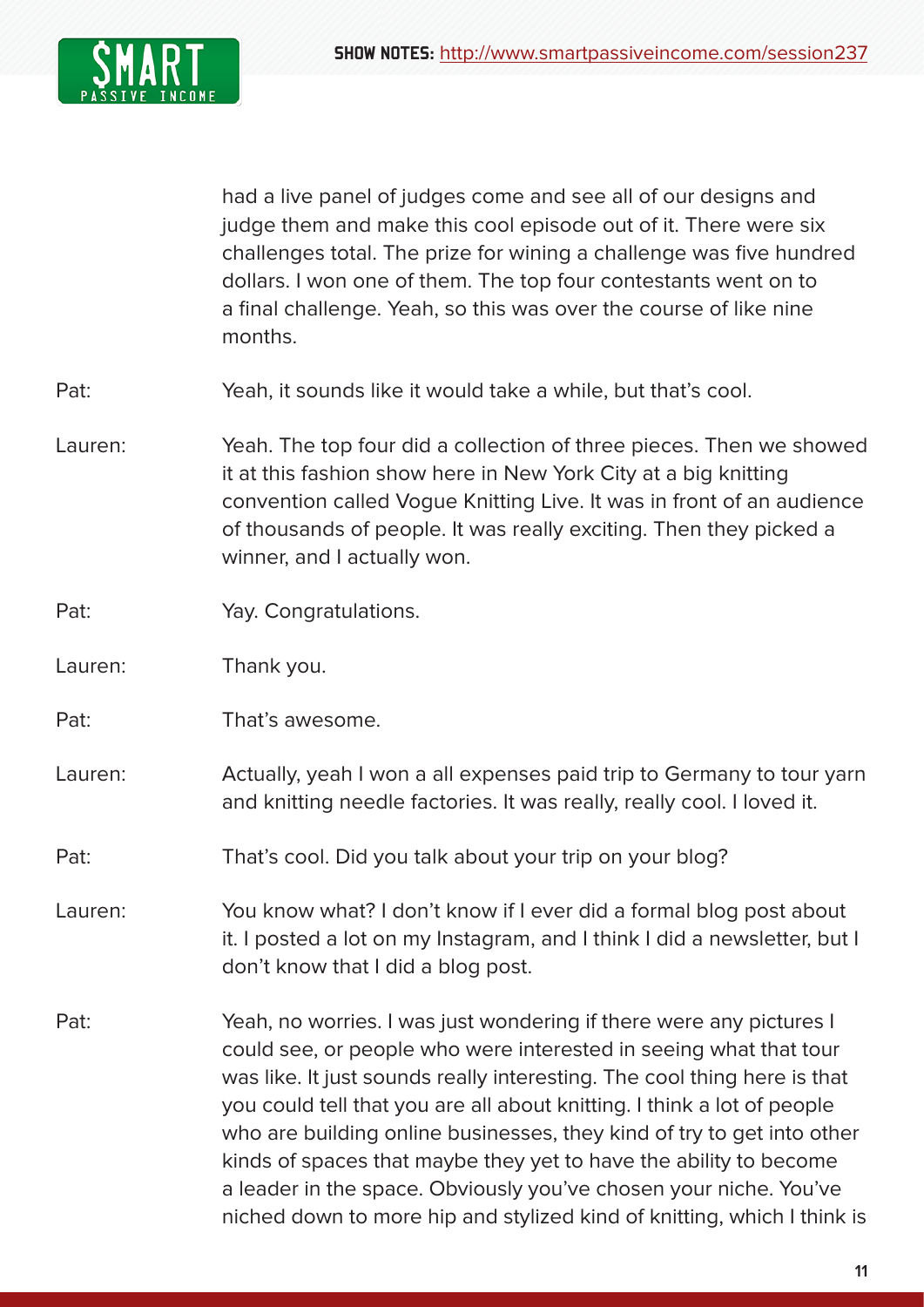

really smart. You've just kind of been owning this space. I think that's the coolest thing. You've gotten to know the community through that form like you were talking about. Now you're doing stuff related to conventions and fashion shows. What else are you doing in the knitting space that helps you stand out as an authority figure?

- Lauren: Well let's see. I actually just did an online course, or two online courses for a site called Craft University. That was a super cool opportunity that I hadn't told you about. In December, I flew out to Colorado. I had an all expenses paid trip to go and film these two knitting courses in this really super, awesome, like cool film studio with tons of cameras and a crew and makeup artists and all these cool things. It was like-
- Pat: That's awesome.
- Lauren: It was really cool. I did a learn to knit course. It's like very basic submitting. I walked through just picking out yarn and needles and then all the basics of knitting, and we make a hat and glove set together. Then I did another course about cable. Yeah, that's one thing I've done recently. I'm very passionate about inspiring younger girls to learn to knit and pickup knitting. It was just ... It's been such a blessing and joy in my life. I'm so glad I had it and learned when I was younger. I just want to show people a new light on knitting and inspire them. In terms of fun, I recently knitted a full on mermaid costume for the Coney Island Mermaid Parade.
- Pat: What? That's awesome.
- Lauren: That was just a total for fun. I offered the pattern for free on my blog. I was just like ... I just like showing knitting in unconventional and new ways so people ... To challenge people's stereotypes and perspectives on it. That's really my mission and my vision. I think through design is how I'm doing that.

Pat: That's so cool.

Lauren: Yeah.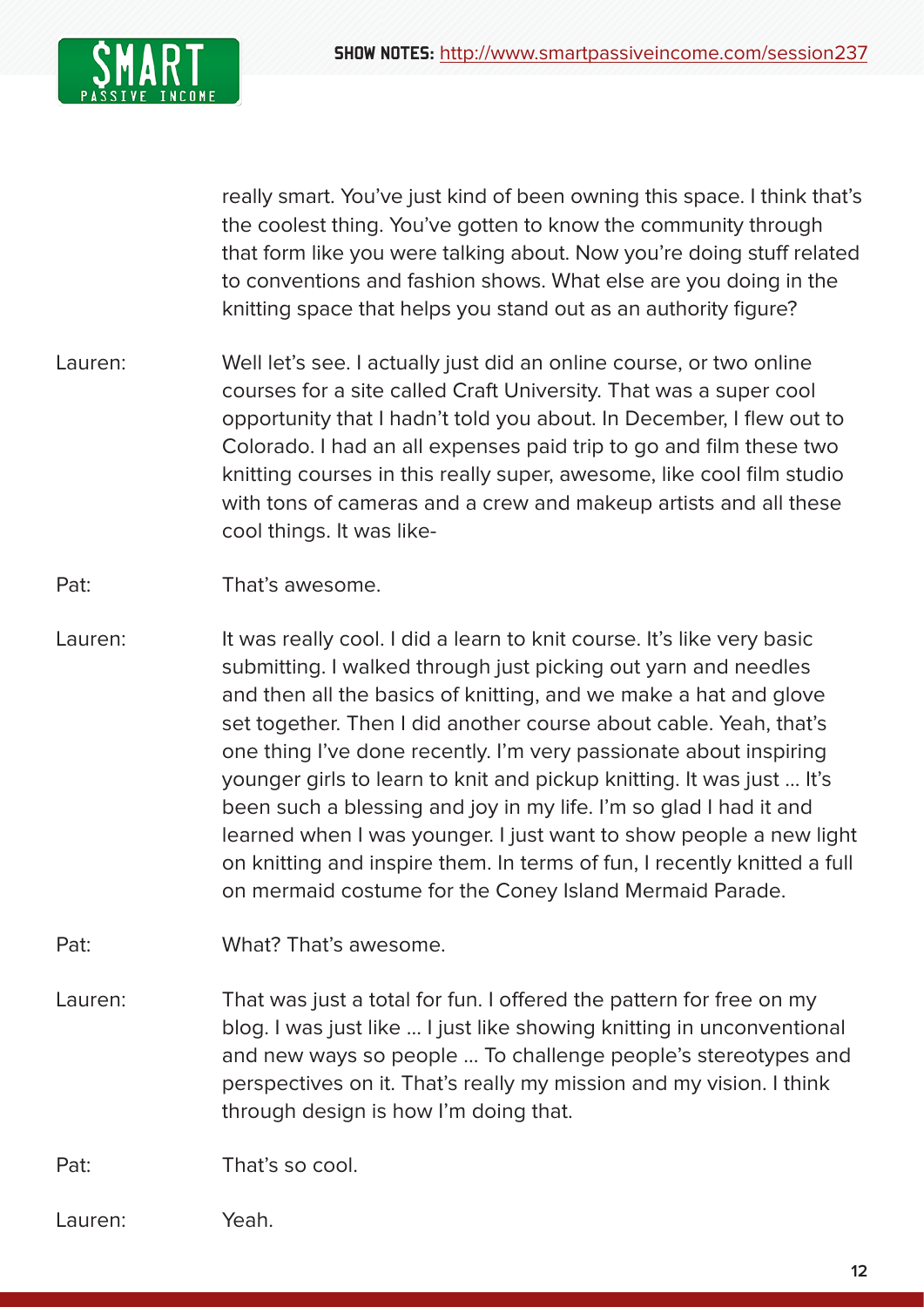

- Pat: What were some of the big challenges that you faced along the way? You have this vision for what you want to do. It couldn't have been all easy. What are some of the challenges you faced along the way?
- Lauren: My biggest challenge, honestly is I spend a majority of my time knitting. I spend I want to say like ninety percent of my time knitting. I don't really spend that much time on my computer. It's only when I'm really finishing up, like writing the patterns and doing the PDFs and doing a big launch and updating my website and newsletter and all those things. A majority of the time I'm just spending knitting. I know that's probably something that you would say, "Like, oh you should like outsource that, or like, you know, hire someone to do that." It's actually kind of challenging to do. I'm still learning. I try to challenge myself with each new design and try new techniques. I still feel like I'm learning things. I also want to know what the experience is making that project. Some people do hand it off, but I don't think that I'm there. I'm not sure that I will do that. It takes up most of my time, so I sometimes think about like, "Oh, maybe I'll do like a product line, or maybe I should do, you know, something else."

I think that's my biggest challenge. Also, it's just keeping going. I put a ton, a ton of work into this. I'm not making a full time living yet by any means. I do have a part time job as a fashion designer still. Yeah, I'm trying to ... I think it's just having the persistence to keep going. I think what helps is that I am so passionate about it. If I wasn't, I would have given up a long time ago. New awesome opportunities keep coming because I've put myself out there.

Pat: That's awesome.

Lauren: Yeah.

Pat: Here's a question. Do you feel like the part time job is potentially holding you back from more work that you could be doing on your site to grow it even more, or do you feel like it's helping to supplement it? What are your thoughts on that? Why do you still have a part time job, basically?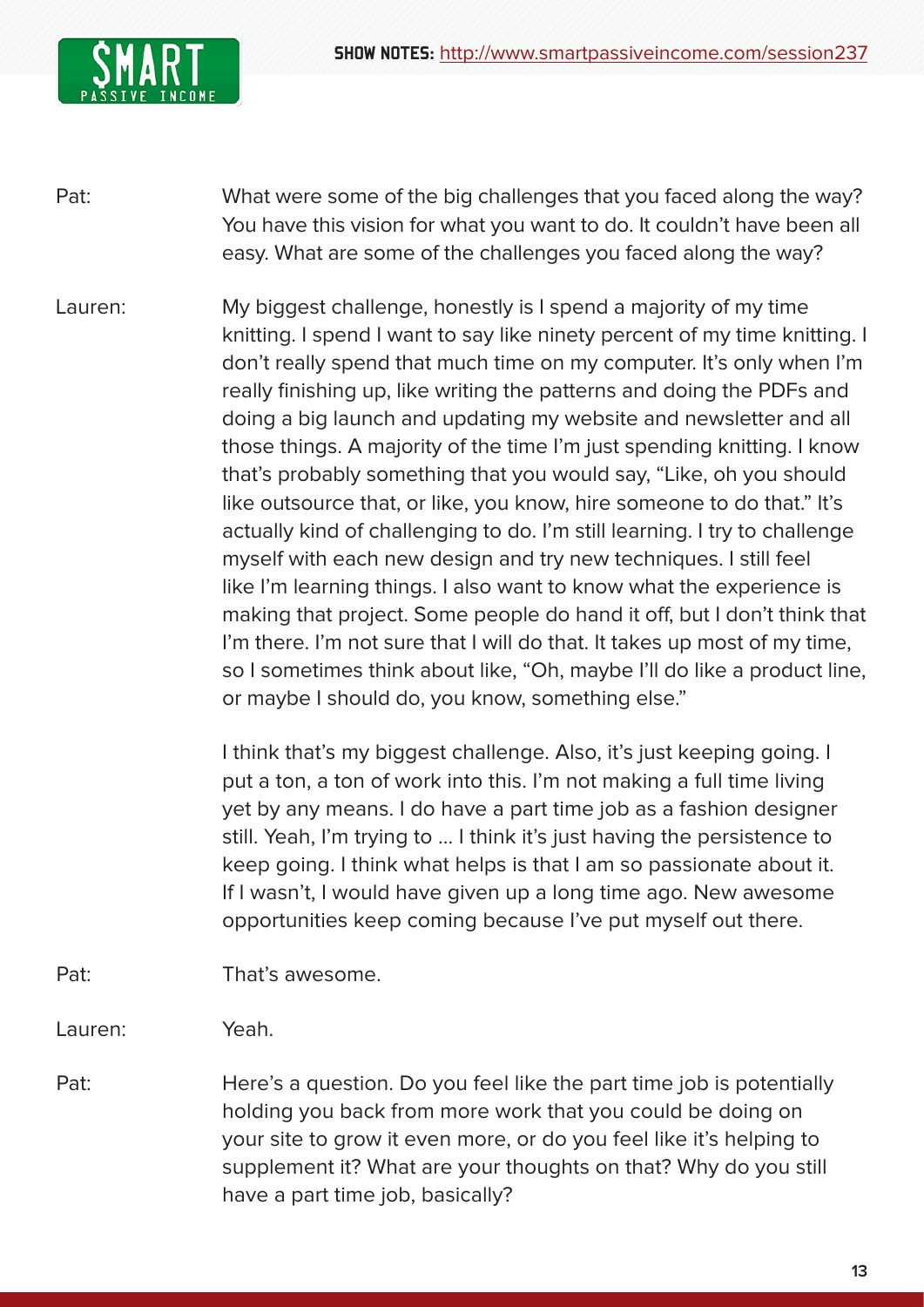

## Lauren: That's a great question. I am actually very pro part time job.

Pat: It's not a bad thing. I'm just curious.

Lauren: Yeah, no it's actually an interesting story. I actually originally, when I wanted to start my business, I actually, my intention was to quit my job. I had been saving up for a long time to start this. I saved up a year's worth of savings, and was like, "Okay, I'm just going to quit my job. I'll give it a year. If I, if I'm not making enough after that year, then you know, I'll go back to work or whatever." I really loved my job. I went to my boss and told her the whole thing about how passionate I was about this, and I loved my job, but I just, I really wanted to do this.

> She was actually really supportive. She was like, "Oh, that's awesome. Like I used to knit," and was really cool. She was like, "You know, how about we just have you, you know, on like two or three days a week and, while you train the new person? Try it for a few months, and then we can reevaluate from there and see if this is working." We didn't have any freelancers or part time people at the time. It wasn't really a thing at my company. I didn't think she would go for that. I was like, "Yeah, sure. Like, let's do that." Yeah, and five years later I am still working there, which is crazy. I've questioned that a lot, because I think everyone thinks the goal is to quit your job. I have the experience of working from home for weeks at a time.

There's been times where it's slow at my company, and maybe I only come in like two times in a month or something like that. I realized that I, yeah, it's actually really good for me to have the part time job, because it adds some structure into my week. I have to go somewhere and and get dressed and put makeup on and be somewhere.

Pat: Right, right.

Lauren: I don't know if you can relate, but I was going kind of crazy working from home. I also live alone, so I don't have someone coming home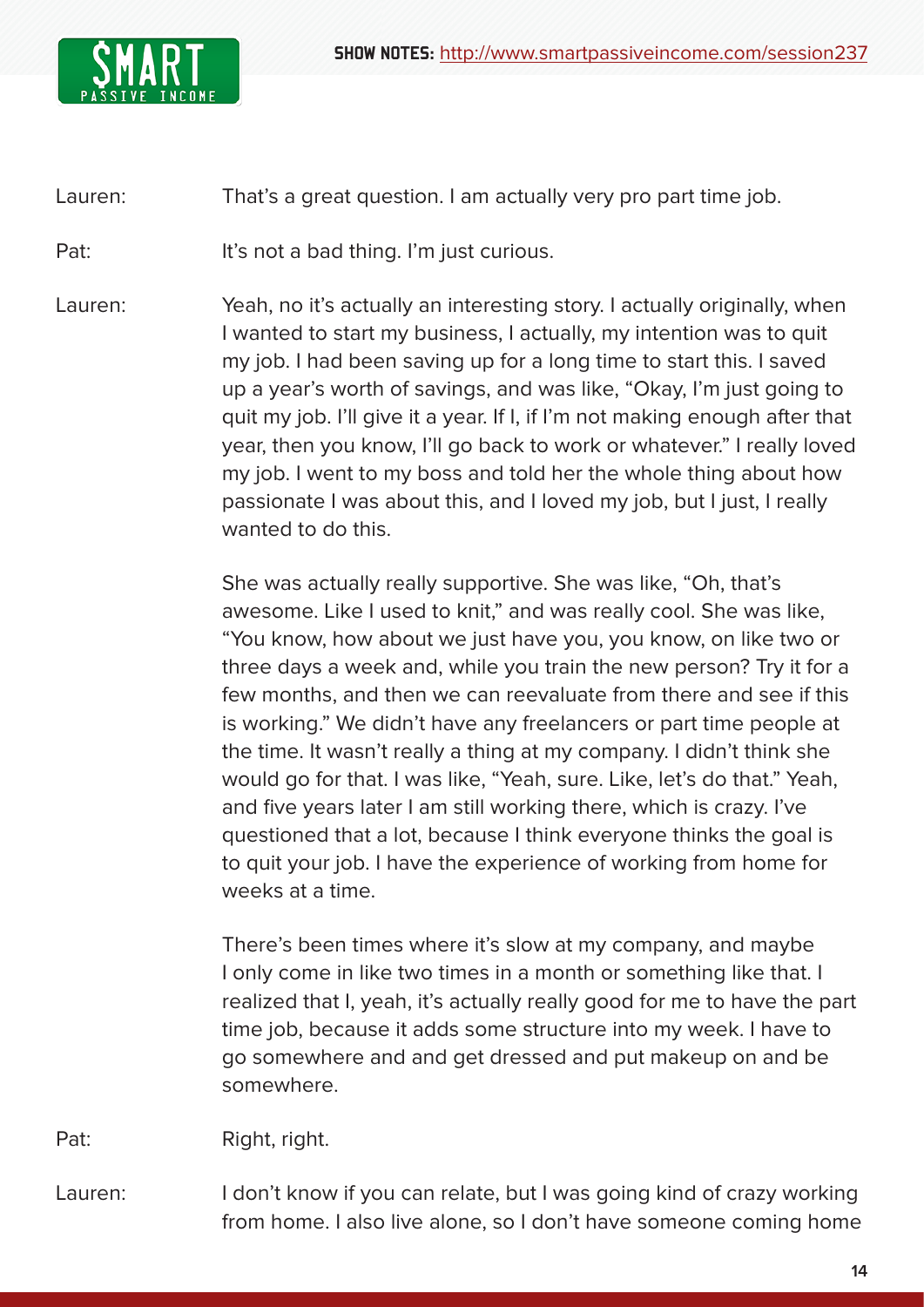

or anyone to be accountable to. I could not leave my apartment for like five days, and nobody would know. I think it's really nice having that structure. It's definitely nice having that income so I haven't had to stress about making money with my business or do things that I didn't want to do. I feel like I've been really just focused on doing what I'm excited about and lit up about in my business. I really love ... I love my coworkers. It's very inspirational being at my company. Part of my job is doing a lot of trend research and design. I'm always getting ideas.

- Pat: That's cool.
- Lauren: Yeah, I just work in a super cool office. We're on the top two stories of this building. We have this rooftop deck. I can see the Statue of Liberty from my desk. I don't know, I just really love my job. I'm happy to continue working there. I just, honestly I'm not sure. I was actually challenged by working from home every day. I probably could do a lot more. If opportunities come where I want to put my full focus on it, that's great. At the moment, I'm able to accomplish what I've been wanting to accomplish part time.
- Pat: I love that. It's a great story, and it's a good lesson too. You were right. A lot of people think it has to be all in or nothing. You're sort of doing both. You know what you want, and you're enjoying it. Why do something different?
- Lauren: Yeah, yeah. I got to the point where I was like, "You know, if something happened with my job, I'd probably get another part time job, just so I can keep this going," but I'm really, really grateful for my business. If something did happen, or if I decided I wanted to go travel for a year or something, it's just amazing that I know that I would have income still coming in from that and could build on it. There's so many things I can do with it. It's really awesome. I didn't mention before too, just when I was doing that contest, as I said for nine months, I wasn't able to work on my business. I actually had my best ... It was ... Well, my business kept growing basically. That month that I had my first two thousand dollar month was amidst the competition when I hadn't created anything new. That was just super cool too to see how building a business can provide that for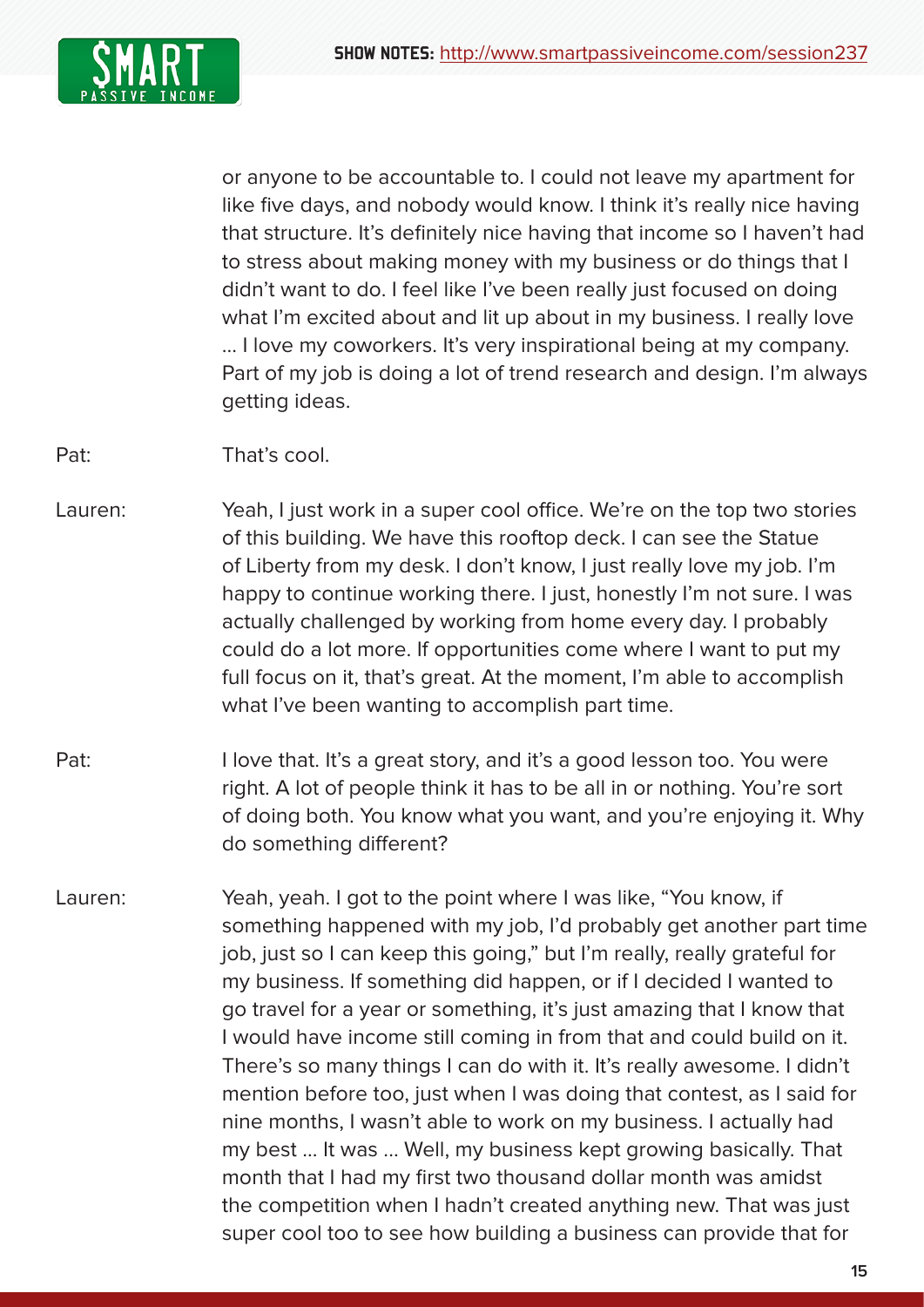

you when you're working on other projects and everything.

Pat: Passive income there. There it is.

Lauren: Yeah.

- Pat: That's awesome. You know what I love about this? It's you know that you have options. You have choices. You've made the choices. You're living purposefully, which is awesome. Congratulations.
- Lauren: Yeah.
- Pat: That's fantastic. Man, Lauren thank you so much for coming on and sharing your story. This is super inspirational. I'm sure a lot of people are going to really enjoy it. Where can people find out more about you and what you're up to?
- Lauren: Yeah. Girlyknits.com. I'm Girly Knits pretty much everywhere you go, Instagram, Facebook, YouTube. Yeah.
- Pat: Love it. Then Awesome Knitting Patterns, is that still available too?
- Lauren: No, knittingisawesome.com. That's my-
- Pat: Oh, Knitting is Awesome. Sorry.

Lauren: Yeah.

Pat: I had it in my notes here, and I switched pages, and I lost it. Awesome. Thank you so much, again, and wishing you all the best.

Lauren: Thanks, Pat.

Pat: All right, I hope you enjoyed that interview with Lauren from Girlyknits.com and also Knittingisawesome.com. Not Awesome Knitting Patterns, although she does have some awesome knitting patterns. It's Knittingisawesome.com. All the links and the resources mentioned in this episode are available at Smartpassiveincome. com/session237.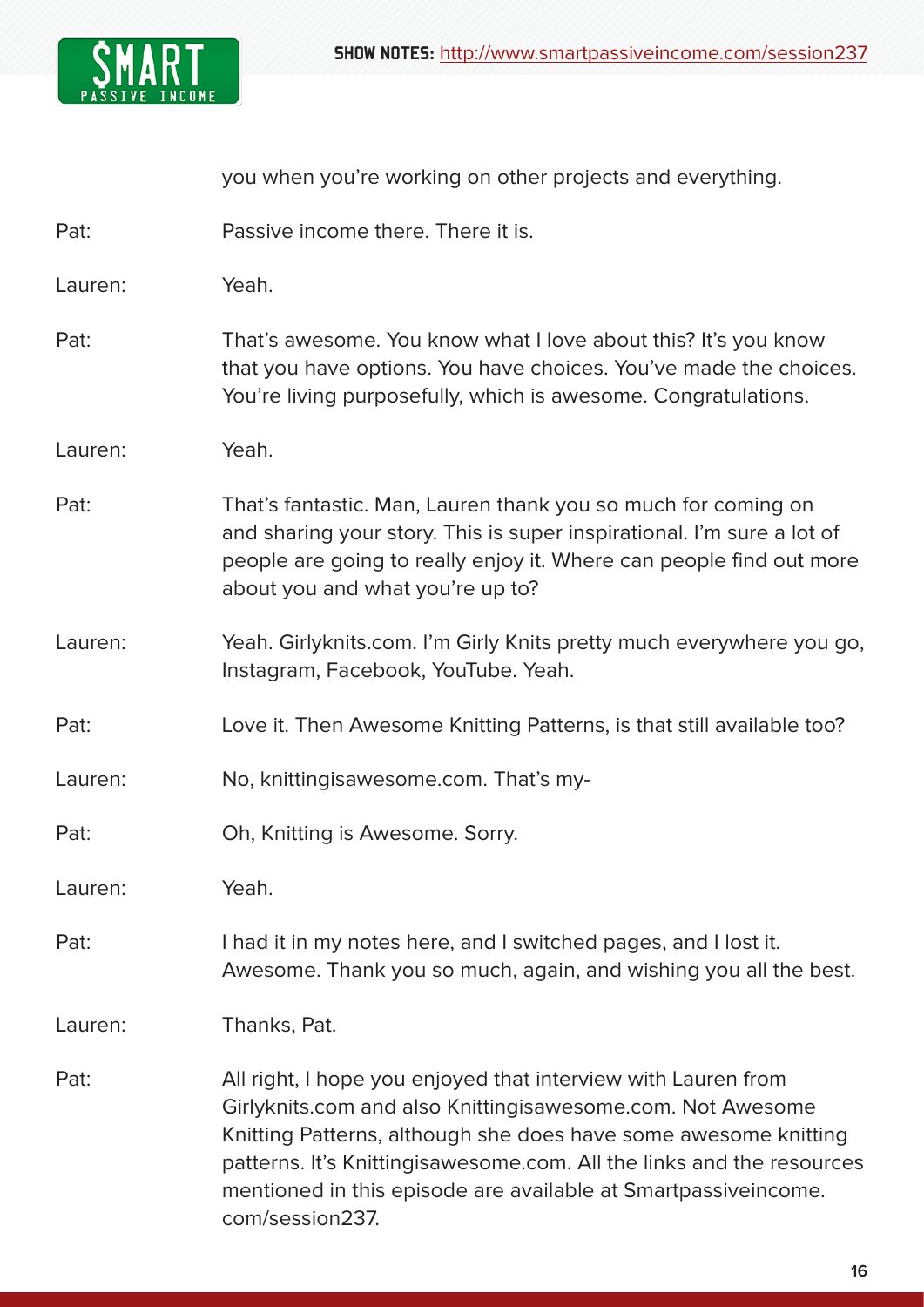

I also want to give a big shout-out to today's sponsor which is Shipstation.com. This is super cool, probably useful for a lot of people who are doing things like Lauren, who are shipping things out. What they do, what ShipStation does is it becomes the middleman that really helps to organize everything from where all the orders are being placed from. All those different sites where one could sell things online, Amazon, eBay, Etsy, they're own Shopify site, everywhere, there's literally like hundreds of integrations if you check it out. All those orders come in. They get shown on ShipStation. Then ShipStation helps you get those orders out the door as quickly as possible. They can help you even choose the right carrier so that you can always get the lowest rate for every package that you sent out. Super easy to use interface, very, very convenient.

I know that when I start doing physical products like this, I will be using ShipStation myself, and actually that's hinting at something that might be coming in the near future. You'll see. For now, try it out for free for thirty days. Just go to Shipstation.com and click on the microphone at the top. Type in SPI. Guess what. If you do that, you get an additional month for free. Try ShipStation free for thirty days. Get an additional month for free. Go to shipstation.com. Click on the mic on the top. Type in SPI. Thanks so much. I appreciate you. I look forward to serving you in the next episode of The Smart Passive Income Podcast. Until then, keep moving forward.

If you haven't yet listened to my other show, Ask Pat, where five days a week I answer a question from you, and you'll hear your voice too if you get your question featured on the show, check it out. Go to Askpat.com. If you love the show, you want more, that show is five days a week. Each episode's five to ten minutes in length. I know you're going to love it. Go to Askpat.com, or look that up in iTunes. You can find me there too. We can keep hanging out together. Hope to see you there. Thanks so much. Like I said, I'll see you next week.

Announcer: Thanks for listening to The Smart Passive Income Podcast, at www. smartpassiveincome.com.